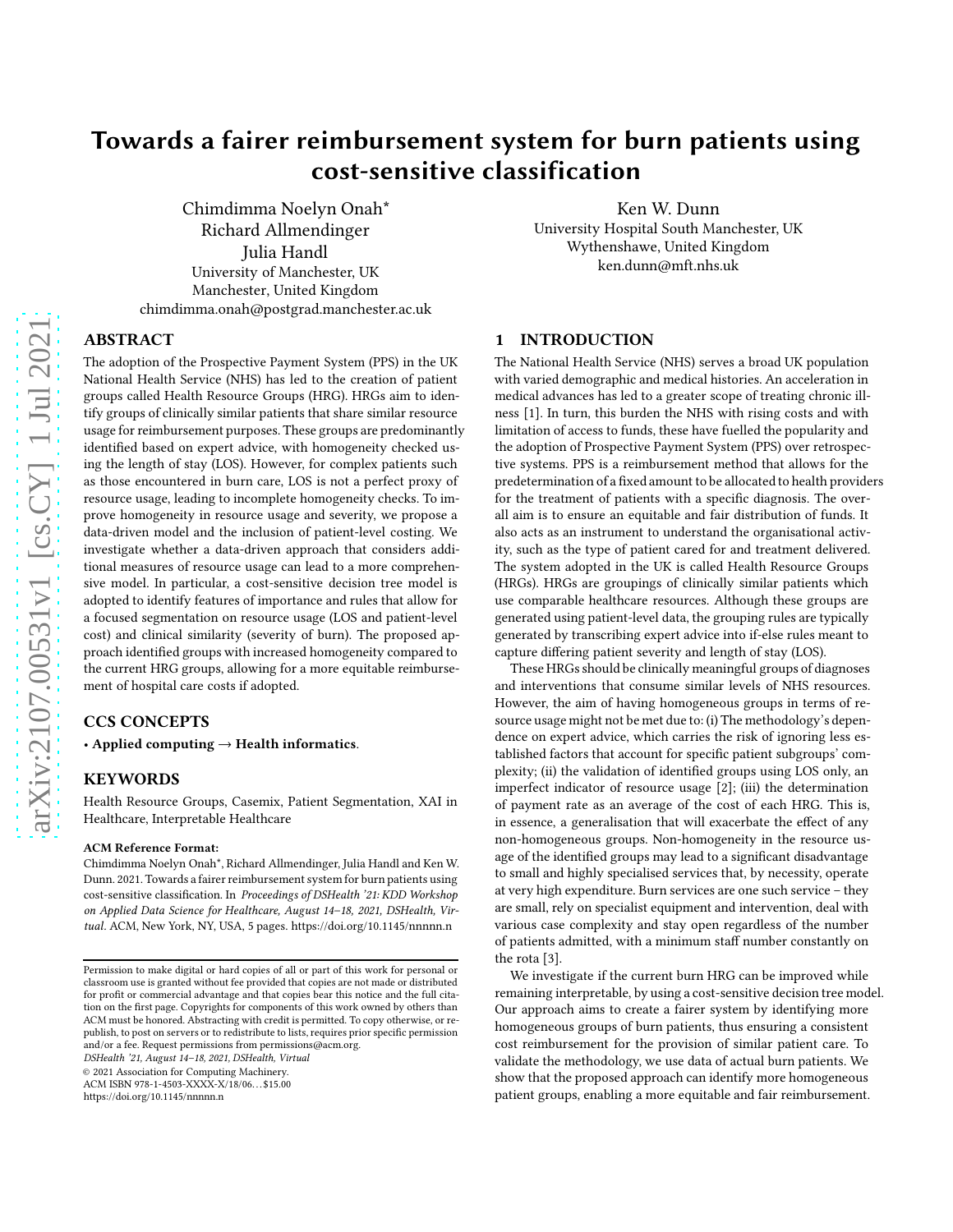DSHealth '21, August 14-18, 2021, DSHealth, Virtual C.N. Onah, R. Allmendinger, J. Handl, and K.W. Dunn

## 2 COHORT AND DATA DESCRIPTION

The current burn care pathway is designed to treat paediatrics separately from adults due to evidence of young age as a significant complicator of burn injury [\[4\]](#page-4-4). Further evidence was found in [\[5\]](#page-4-5) that different factors and resource requirements characterise adult and young burn patients. Thus, any developed approach should be customised for adult and child patients. This paper focuses on identifying homogeneous groups of young (<16 years old) burn patients only, by using anonymised patient-level data from all burn services in England and Wales.

The information of patients that attended a burn service is collected by clinicians and nurses, from the first contact with a burn service to rehabilitation and any late reconstruction procedure [\[6](#page-4-6)]. The dataset excludes burn injury patients who died before reaching a burn service and those with minor injuries cared for in the community or hospitals that are not specialist burn services. The data covers 2003 to 2019, comprising just over 18,000 young patients and was extracted from the international Burn Injury Database (iBID) [\[7](#page-4-7)]. An internal iBID patient-level costing methodology [\[8](#page-4-8)] is applied to generate the cost of the burn patients.

## 3 ANALYTICAL PIPELINE

In healthcare, adopted models are potentially responsible for human life and, thus, there is a need for high confidence from clinicians on the results of a model. Therefore, it is imperative that adopted models are explainable. An explainable model, such as a decision tree, allows result tracing, increases transparency and facilitates model improvement [\[9\]](#page-4-9). For instance, offering a clear explanation of why a specific burn patient is placed in a higher severity group than another would increase the trust level of clinicians. Thus, we propose a cost-sensitive decision tree model, trained and tested to evaluate model performance on unseen data.

A decision tree classifier was chosen as it allows the identification of rules generated for classification. To increase homogeneity, our paper introduces a key feature: the allocation of misclassification costs between classes. We chose a cost-sensitive decision tree that ensures that even with a misclassification, the predicted class is in close proximity (by cost, LOS and severity) to the expected patient class. This model enables model penalisation as the distance of the class predicted compared to the actual class increases [\[10](#page-4-10)]. This distance is identified by ranking classes by the average value of LOS, cost and total burn surface area (TBSA). The classifier was implemented with the mlr [\[11\]](#page-4-11) and rpart [\[12](#page-4-12)] packages in R, with a customised cost measure.

In summary, the analytical pipeline adopted to build this proposed model includes data preprocessing, identifying target features and variables of importance, and building the final model.

#### 3.1 Data Preprocessing

With the need to compare our adopted model results to the current HRG groups, access to the HRG labels for each patient is needed. However, due to non-access to the Health Episode Statistics (HES) dataset typically used to create HRGs and thus the inability to directly merge the iBID dataset to the HES, it is essential to recreate the HRG burn methodology using the iBID dataset. This was done in close collaboration with the NHS National Casemix office. The

first step was to replace all missing values with 0. The assumption is that fields are left empty when the value is 0, no or not applicable (also adopted by the current HRG methodology) [\[13\]](#page-4-13). The next step was the identification of iBID variables or a proxy to variables used in the HES dataset. The HRG replication was then done using if-else rules created by the Casemix team and adapted by an NHS Casemix expert to suit the iBID dataset. We expect 13 classes to be generated for the young burn patient subgroup, ranked from most severe to least severe.

The next data preprocessing step involves removing all cases grouped into the unclassifiable group, as these cases have no TBSA or depth of burn recorded for any of the 27 potential burn sites (parts of the body), which is a pre-requisite (as stated in the burn HRG methodology) for reimbursement as a burn case. Cases with LOS greater than 360 and cost greater than £1,000,000 are considered outliers by the iBID data administrators and thus removed. The data preprocessing also includes removing irrelevant variables (administrative variables, variables with high missing values, variables with unstructured data, variables with one unique value and variables which are duplicates of another).

## 3.2 Identification of Target Features and Variables of Importance

The proposed model is a decision tree (DT) classifier, a supervised model that requires 'true' labels. Thus, the target classes (true labels) were generated using three critical factors in burn care – LOS, cost and TBSA. These factors were identified from previous analysis and the literature and represent the aim of HRGs to create clinically meaningful groups (burn severity) that have similar resource usage (LOS and cost of treatment). These factors were first log-transformed to reduce skew, followed by k-means cluster analysis to segment each factor into 13 target classes. The identified classes were ranked from most severe/costly to least severe/costly (to allow for adequate comparison with the current HRGs). With these, three cost-sensitive DT models (LOS, TBSA and cost DT) were built using the ranked classes to identify the variables of importance from each model. The target class ranking is necessary to enable comparison with the ranked HRG and the incorporation of a cost-sensitive model.

## 3.3 Final Decision Tree (DT) Model

Here, we describe the final model for comparison with the current HRG and extraction of classification rules. The 13 target classes for this model are derived using k-means cluster analysis. The feature space for the cluster analysis is computed by calculating the average rank across all LOS, TBSA and cost DT target classes as identified using the approach described in Section 3.2. Adopting the mean rank of each case allows for the identification of classes that reflect the average severity, cost and length of hospital stay.

The independent variables are those identified as important from the LOS, TBSA and cost DT. The dataset is then split into a train and test set. These subsets are oversampled independently by duplicating cases in the minority classes. The oversampling is needed to ensure the adopted model has enough samples to learn the decision boundary effectively.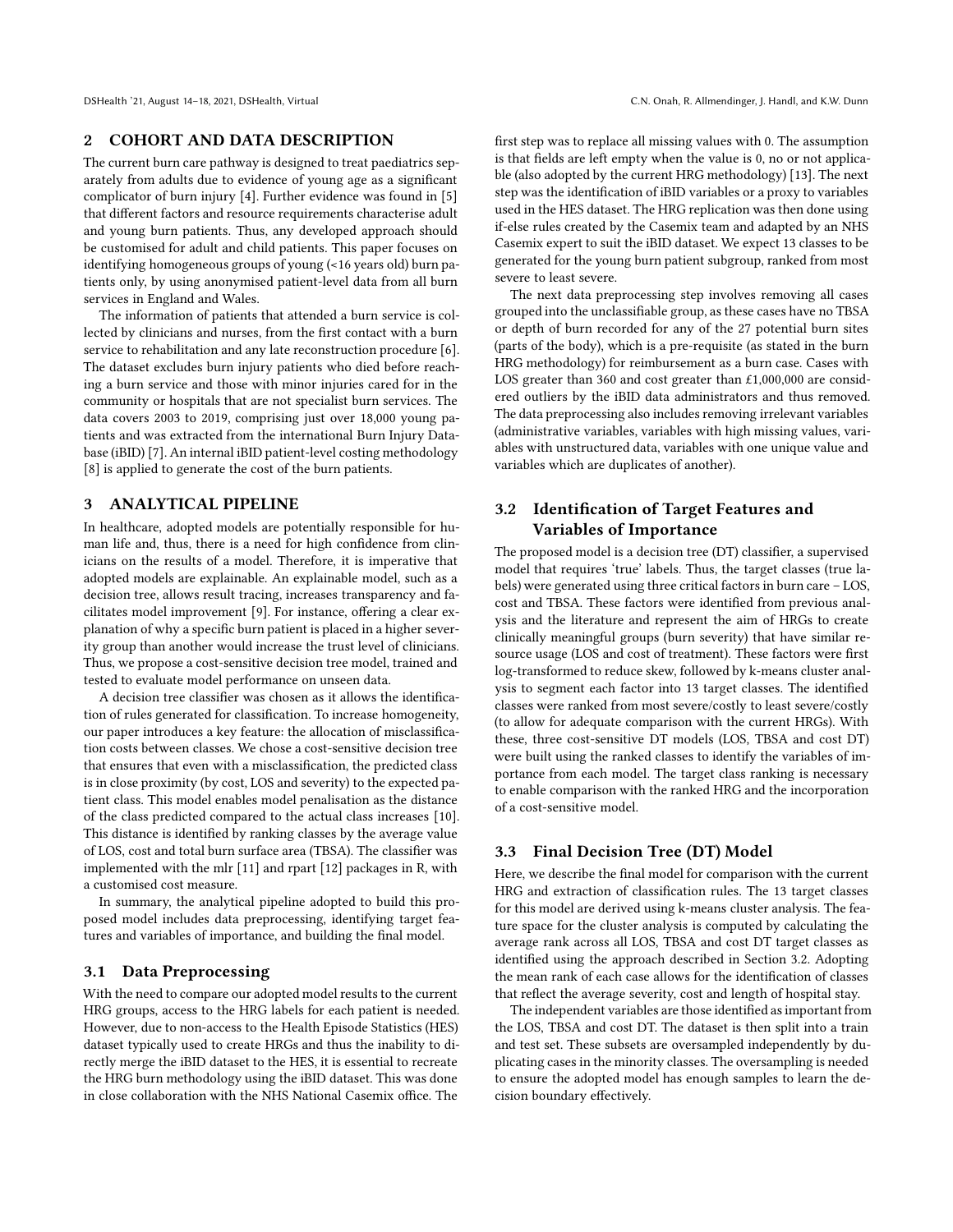The model used is a cost-sensitive DT model, trained and tested to evaluate model performance on unseen data. The cost-sensitive DT model is used to increase model penalisation as the distance of the class predicted compared to the actual class increases.

## 4 RESULTS

This section presents the results of the data-driven model generated using a cost-sensitive DT. We first evaluate the engineered target classes generated to ensure it reflects homogeneity in severity and resource usage. Figure [1](#page-2-0) shows a scatterplot of LOS, TBSA, and Cost DT model ranked target classes, where class 1 depicts least severe/costly, and class 13 depicts most severe/costly, against that of the Final DT target classes (also ranked). The plotted Final DT target classes reflects, as expected, homogeneity in severity and resource usage. It shows that the target classes have a decreasing LOS, cost, and TBSA as its severity (reflected by the Final DT ranked classes) decreases.

<span id="page-2-0"></span>



Comparing the HRGs with the generated target classes, we show histograms of intra-group variance (in terms of cost, TBSA and LOS) of the DT and HRG model to evaluate how much homogeneity can be found. Figure [2](#page-2-1) illustrates a lower intra-group variance in the DT groups than to the HRG groups for the train data. In particular, we found that, on average, the cost intra-group variance (0.4) for DT groups is three times lower than the HRG groups cost intra-group variance (1.5). This pattern is seen for the LOS intragroup variance - 0.8 for DT groups and 1.7 for HRG groups. As expected, a lower difference when we compare the average severity (TBSA) intra-group variance of DT groups at 0.5 and that of the HRG groups at 0.6. Evaluating these intra-group variances on

the train data is needed to ensure the engineered classes meet the homogeneity criteria. These evaluations indicate that the new target classes provide higher intra-group similarity in terms of the three critical factors than the HRGs. Thus, these target classes are adopted.

<span id="page-2-1"></span>

Figure 2: DT and HRG intra-group variance - LOS, Cost and TBSA - on train data. The value on each legend is the average Cost, LOS and TBSA intra-group variance for the DT and HRG groups.

<span id="page-2-2"></span>

Figure 3: Cost matrix representing the penalty used in the cost-sensitive DT to ensure any misclassifications are close to the true class.

With these promising results, it is imperative to understand the rules that allow the classification of cases into each engineered class and evaluate the model's performance on unseen cases. This is done by identifying the feature space, which are the variables of importance identified from the TBSA, LOS and Cost DT classifiers. Then the creation of a cost matrix for penalisation. The cost matrix is shown in Figure [3,](#page-2-2) with the rows indicating true and the columns predicted class labels. The diagonal zero values indicate a cost of 0 for accurate prediction, with an increase in cost as predicted class deviation from the true class increases. This is added to the Final DT model pipeline with a train and test split to evaluate performance.

The confusion matrix shown in Figure [4](#page-3-0) reveals good classification of unseen cases (test data). The confusion matrix shows that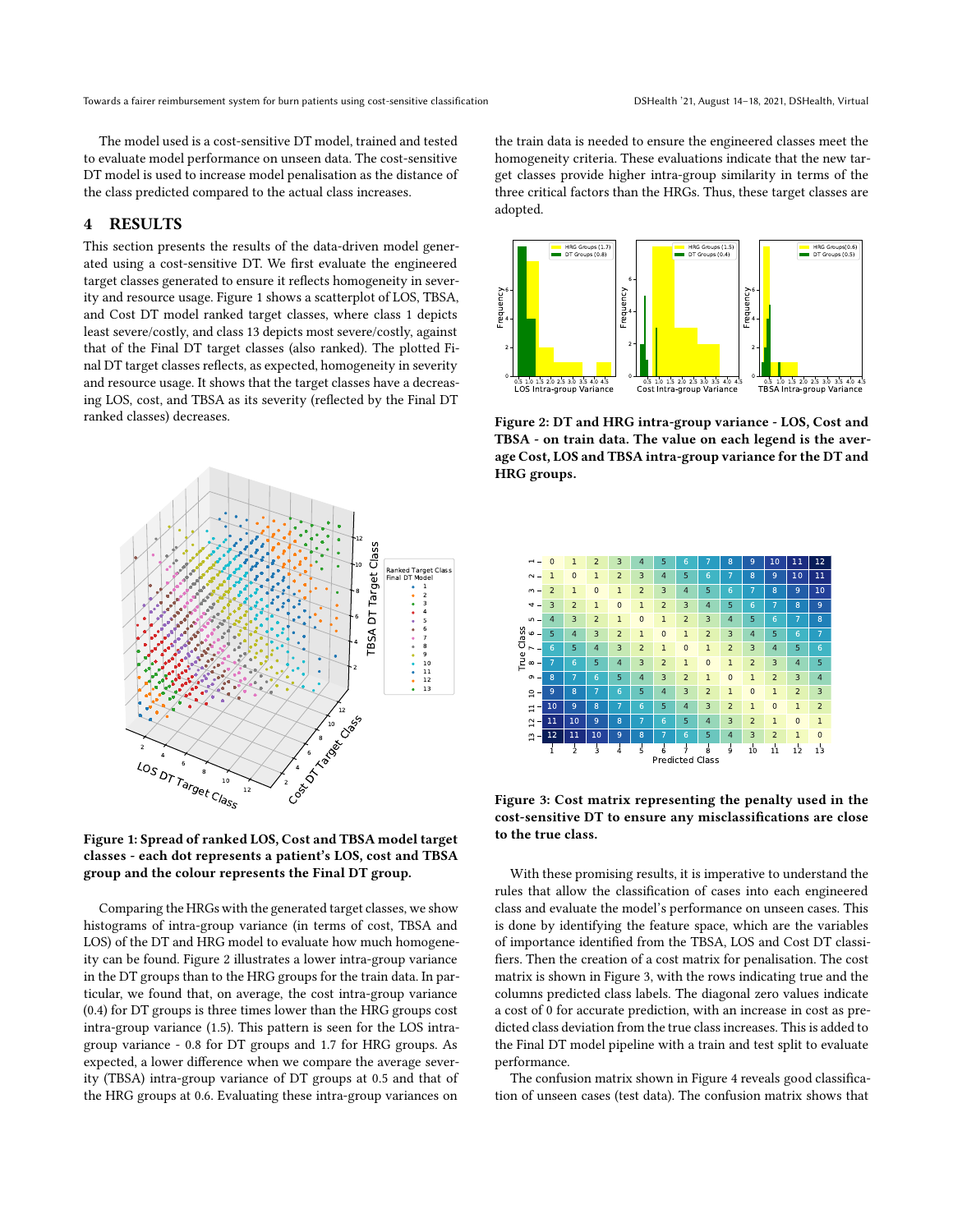<span id="page-3-0"></span>DSHealth '21, August 14-18, 2021, DSHealth, Virtual C.N. Onah, R. Allmendinger, J. Handl, and K.W. Dunn



Figure 4: Confusion matrix representing the impact of penalisation on the DT model, using the test data, this shows that all misclassifications are at most 3 neighbours away from the true class.

most of the cases are predicted as the precise class. Where the classification is wrong, the misclassified class is in close proximity to the true class. Except for class 8, with most cases predicted as class 9 and some cases misclassified three classes away. This higher misclassification of class 8 suggests the likely need to reduce the total number of classes in the young patient subgroup. The model identifies class 8 and 9 as both made up of cases with TBSA >=5 but differentiated by the LOS. Class 8 are those with LOS < 2.5 while class 9 are patients with LOS >= 2.5 (see Figure [7\)](#page-3-1).

<span id="page-3-2"></span>

Figure 5: DT and HRG groups by LOS, Cost and TBSA on test data. Ordered in decreasing order of injury severity.

Figure [5](#page-3-2) illustrates the difference in the homogeneity of the HRG groups and the DT groups using a boxplot to show the distribution of TBSA, LOS and cost in each group. The groups are ordered by severity/resource usage, with class 13 representing HRG and DT groups with the most severe cases and high resource usage. Class 1 represents the groups with the least severe and least costly cases in both the HRG and DT groups. In both, as expected, we see a gradual reduction in these three factors as severity and resource usage decreases. Notably, this is more apparent in the DT groups, which also have shorter boxplots indicating higher homogeneity across DT groups. Comparing the cluster variance (using LOS, Cost and TBSA) of the predicted groups to the HRG groups of the same cases, we confirm this higher homogeneity. As seen in Figure [6](#page-3-3) on average, the DT groups have a lower intra-group variance compared to the HRG groups.

<span id="page-3-3"></span>

Figure 6: DT and HRG intra-group variance - LOS, Cost and TBSA - on test data. The value on each legend is the average LOS, Cost and TBSA intra-group variance for the DT and HRG groups.

Exploring the classification rules as shown in Figure [7,](#page-3-1) the adopted model does well in producing an explainable result. The classification tree illustrates the criteria for adding a case to a particular group. Class 1's (the least severe/costly group) case membership are those with LOS < 1 and TBSA < 1.6 while class 13 (the most severe/costly group) are made up of cases with LOS >=11 and TBSA >= 19. We can also identify the three most important features as LOS, TBSA, and total theatre visits from the classification tree.

<span id="page-3-1"></span>

Figure 7: Classification tree showing explainable classification rules generated from the cost-sensitive DT model.

## 5 CONCLUSION AND FUTURE WORK

The adopted model creates a classification rule that is easy to explain and less complex than the current HRG methodology. This meets the HRG requirement that groups are clinically relevant to allow for organisational activities. Additional, our adopted model meets the requirements of group homogeneity in terms of resource usage and severity. The resultant groups from the adopted DT model evidenced increased homogeneity across the three critical factors – length of hospital stay, cost to the hospital and severity of burn, compared to the current HRG. Thus, our identified groups are better suited for cost reimbursement.

Our future work includes the customisation of the cost matrix to reflect a non-linear and non-monotonic penalty (e.g. actual monetary cost) for misclassification and applying this analytical pipeline to adult burn patients.